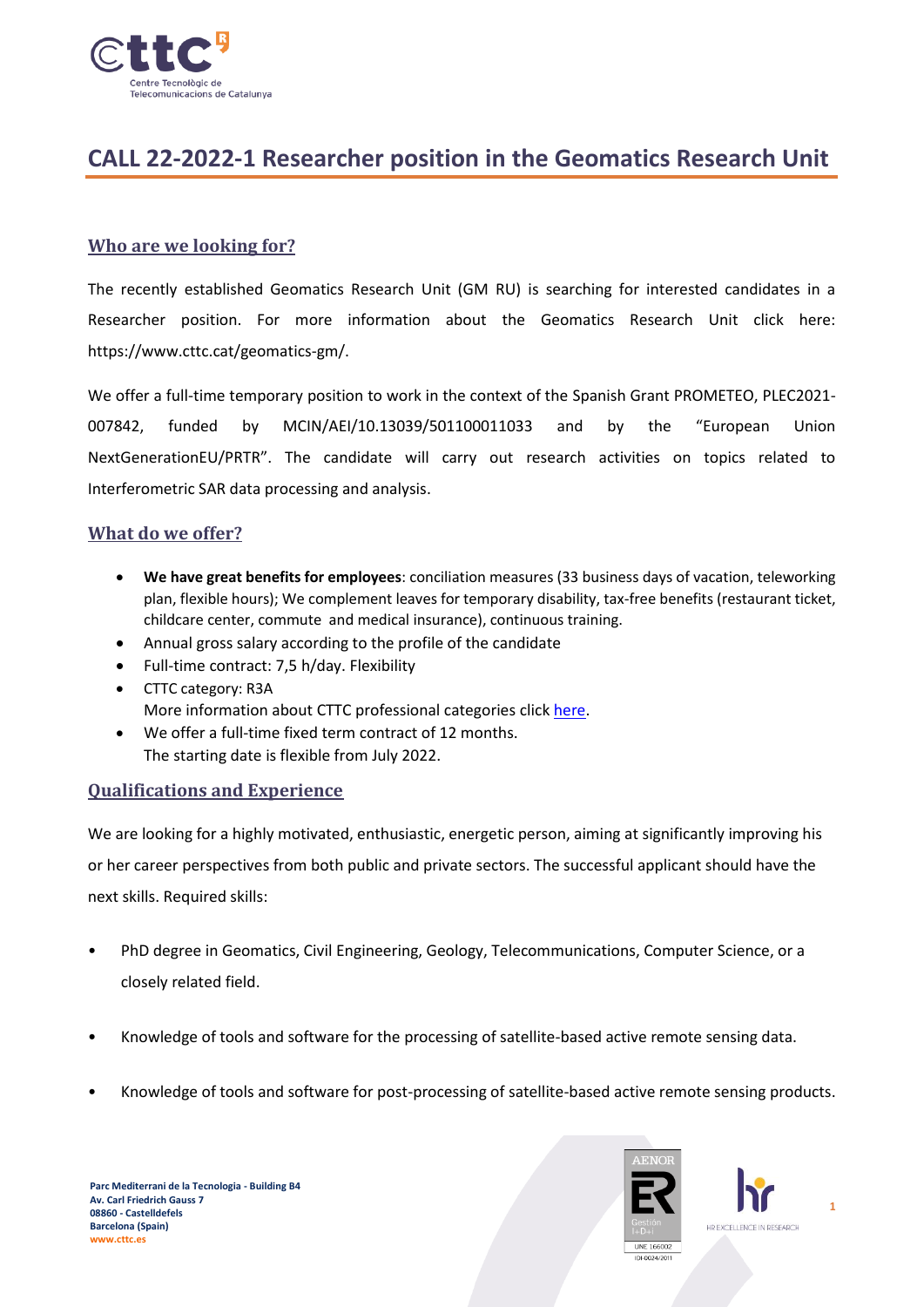

- Experience with the use of geomatics data: DEM, orthoimages, maps, topographic data, GNSS, etc.
- Experience with analysis and interpretation of different types of active remote sensing data: raster, vector, and geodatabases. Experience with GIS.
- Outstanding oral and writing English skills.
- Good publication record in scientific peer-reviewed journals.
- Participation in national and international research projects.

Other skills that are valuable, but not mandatory are:

- Experience in international research centres.
- Career distinctions.
- Experience in preparation of research grant proposals for funding agencies.

# **How to apply?**

All applications must include:

- 1. A complete CV, including a list of publications and the contact details of two potential referees
- 2. PhD Degree.
- 3. Cover letter stating the motivation and suitability of the candidate.

The application documents must be submitted in pdf format through this online application.

\*ONLY APPLICATIONS VIA WEB <https://www.cttc.cat/talent/careers/job-openings/> WILL BE TAKE IN CONSIDERATION.\*

CVs and any other information gathered during this process will be handled confidentially

#### **Who are we?**

- The Center Tecnològic de Telecomunicaciones de Catalunya (CTTC) is a non-profit **public sector** research institution dedicated to fundamental and applied research activities, focused mainly on technologies related to the physical, data link and network layers of communication systems and Geomatics.
- CTTC has been working towards implementing the points of the [Charter and Code \(C&C\),](https://euraxess.ec.europa.eu/jobs/charter-code-researchers) fulfilling the requirements of the "Human Resources Strategy for Researchers (HRS4R)" [\(https://www.cttc.cat/talent/hrs4r/\)](https://www.cttc.cat/talent/hrs4r/).



**2**